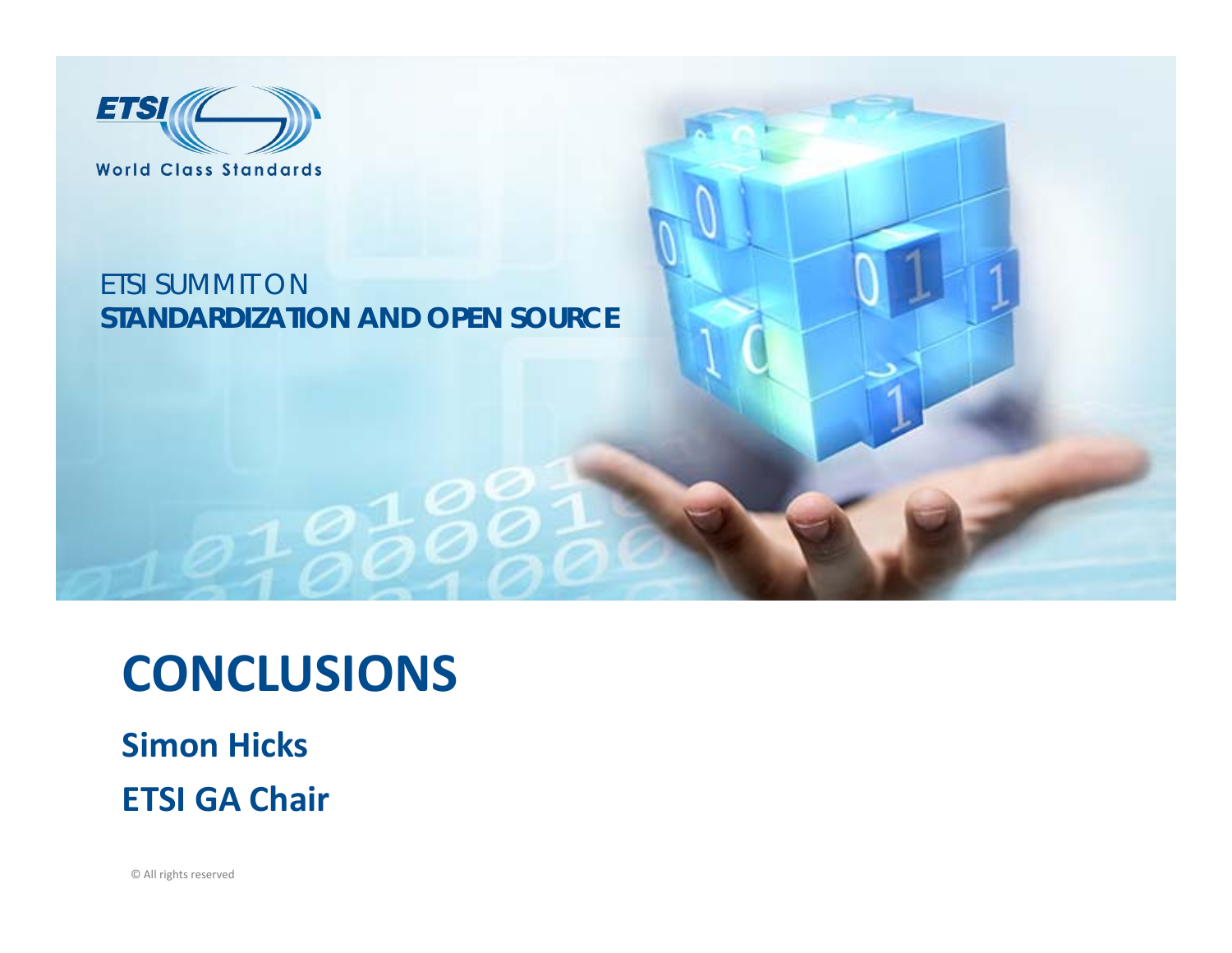



OS will not replace standards

- Standards will not replace OS
- But we can work together
- There is <sup>a</sup> gap but it can be bridged and we can join up alongside each other
- But needs commitment from both sides
- There are issues around legalities that we need to work through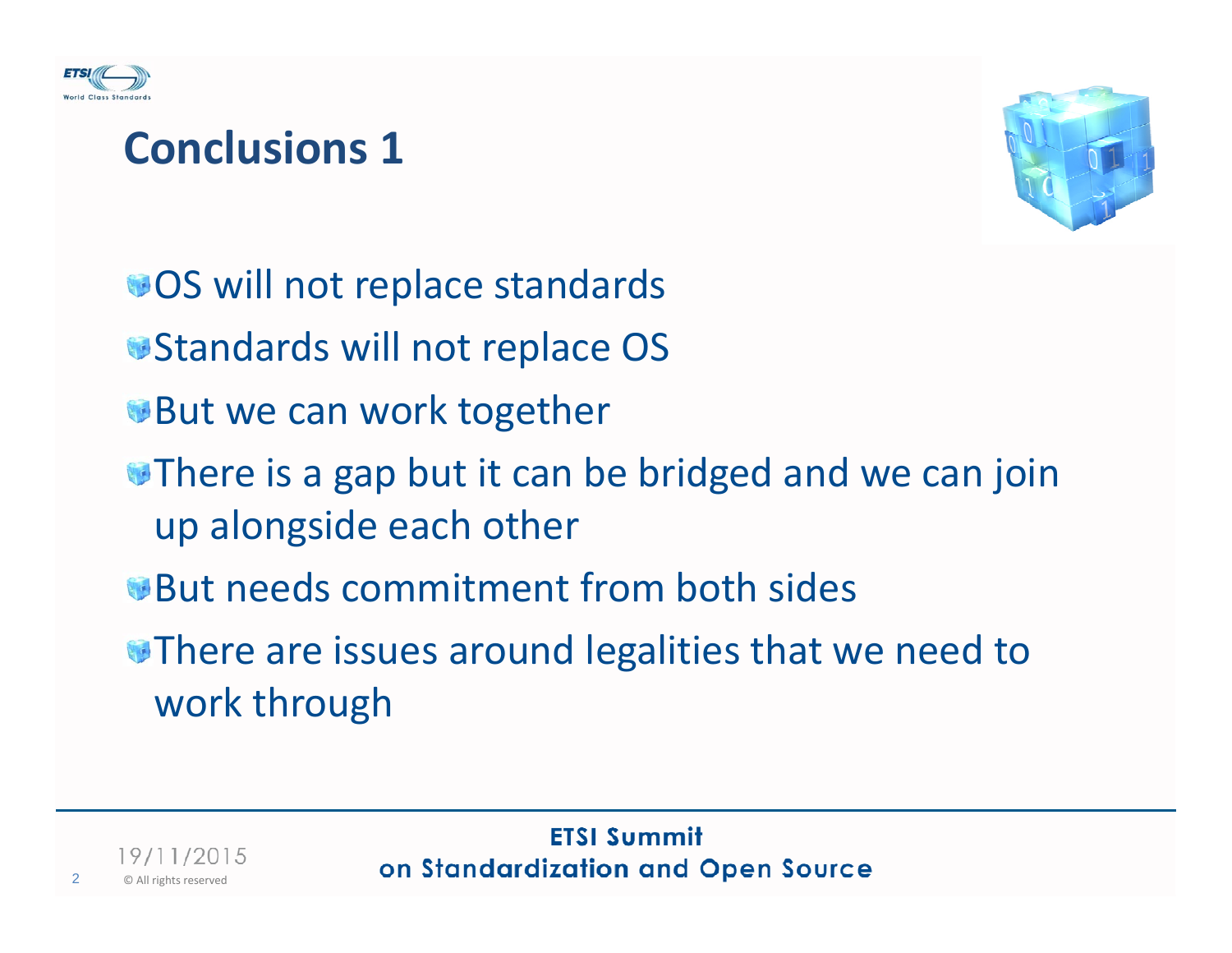



- ICT Standards have <sup>a</sup> clear need to respond to the mega trend towards ubiquitous open source activities
- A lot of previous ICT hardware is now moving into software, this is <sup>a</sup> clear business driver for standards to work with OS
- SDOs need to react fast. Need concrete actions today to begin to use OS concepts
- Standards development needs to move towards approaches used by OS community

Will not easily happen the other way round

**ETSI Summit** on Standardization and Open Source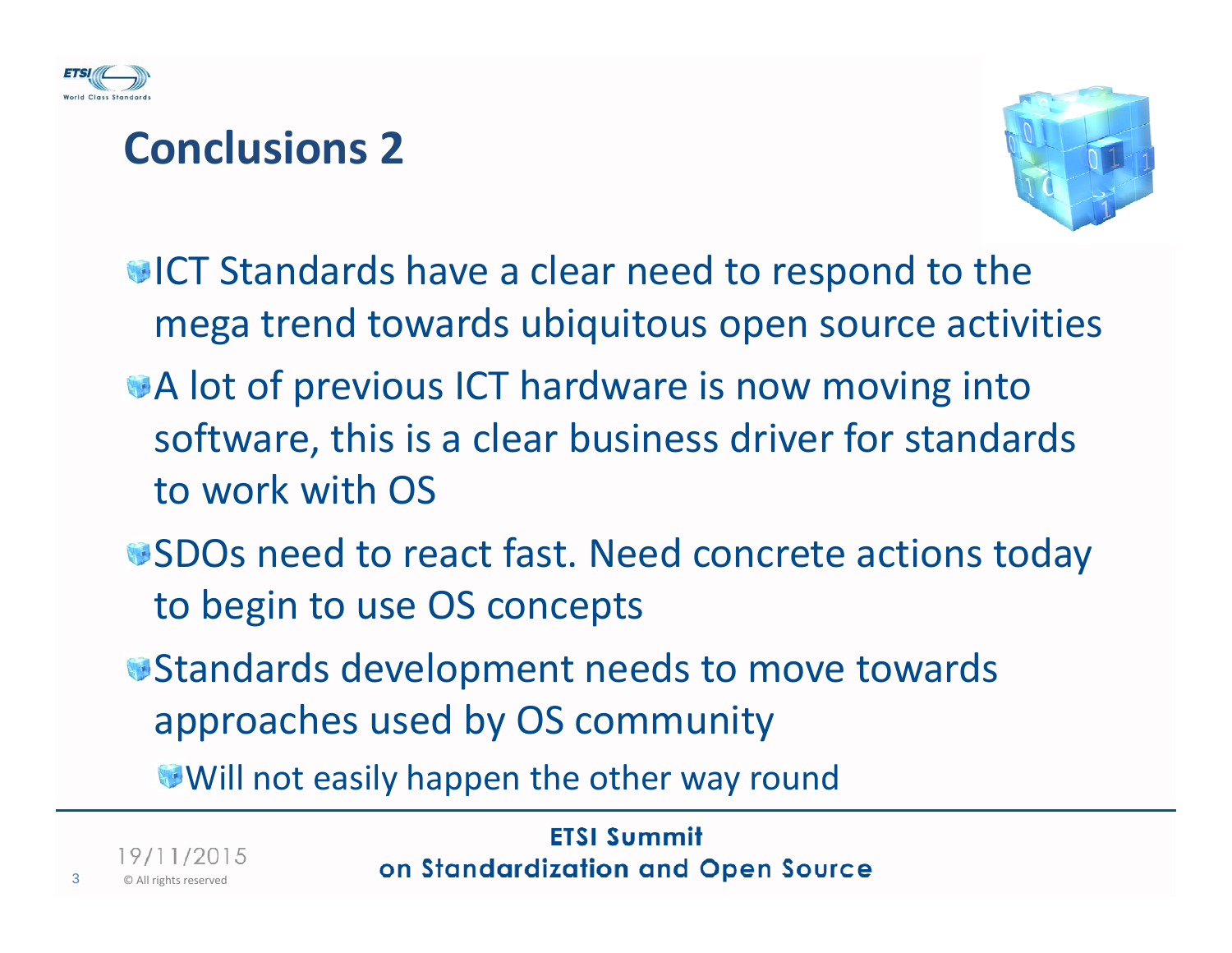



ETSI is well‐placed to move in this direction, building on our current position and experience

The different timescales and approval cycles of standards and OS are quite different and one of the main points where agreement is needed in joining up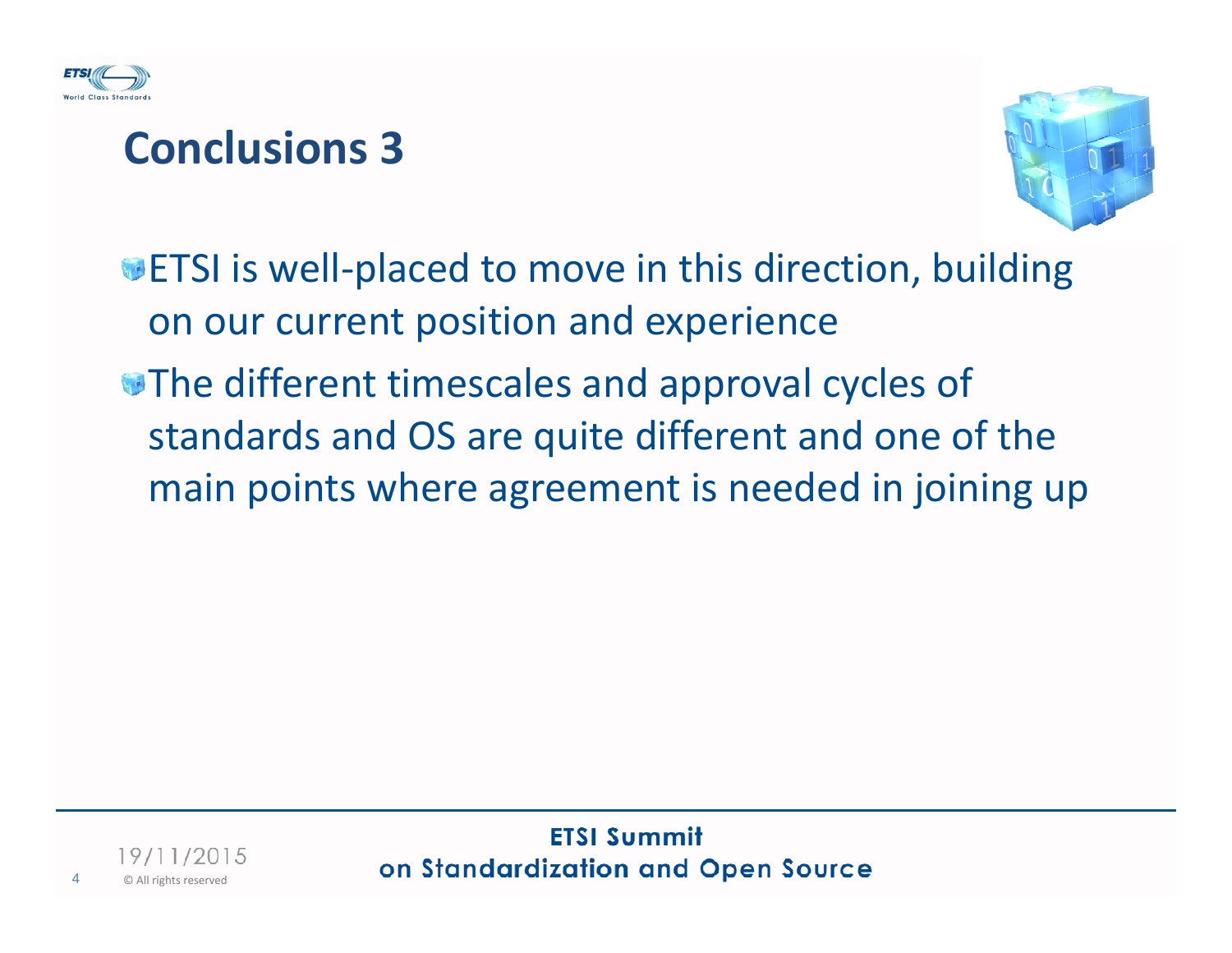



Complementary strengths ‐ not competitive

- Standards facilitate interoperability
- OS encourages innovation
- Standards can provide stability that in which OS can more readily be used
- OS can provide building blocks allowing product suppliers to get to market quicker in product ranges defined by standards. Thus providing <sup>a</sup> more clear business model for OS packages
- OS reference models provide proof that ideas work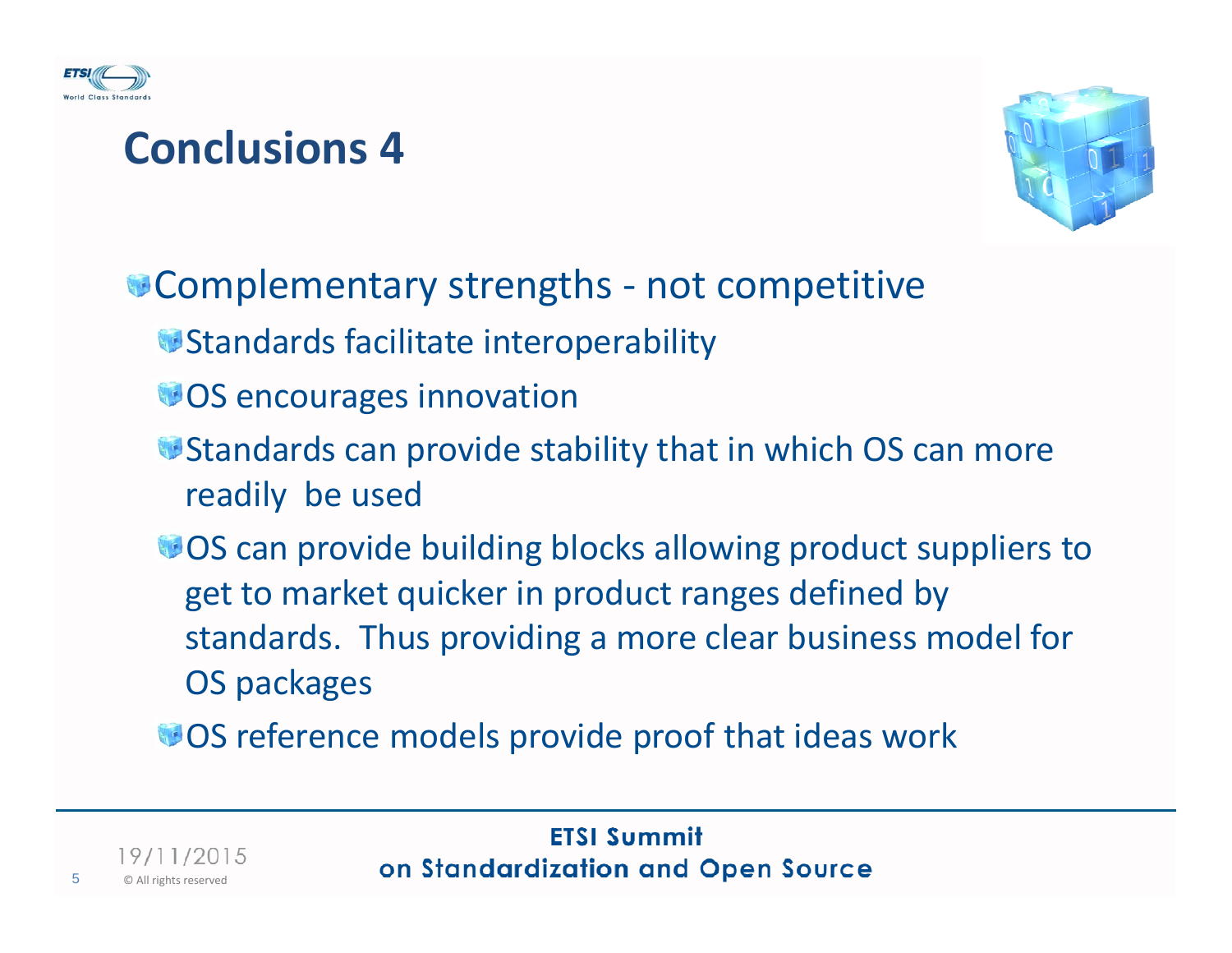



There are <sup>a</sup> number of examples today where the standards community has used software concepts and the OS community has used standards concepts

This suggests that we can build on these realisations to create real link ups between packages of standards and OS software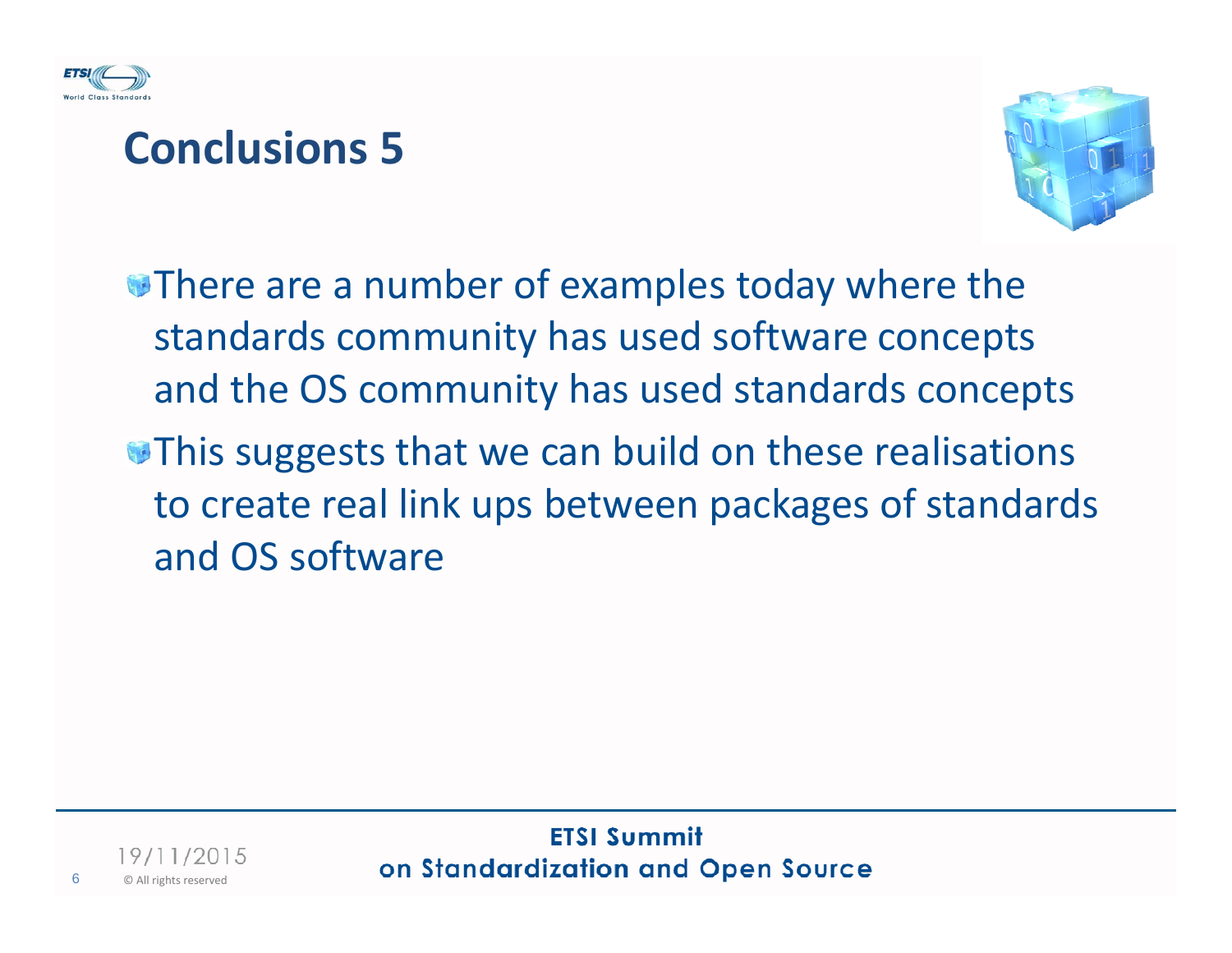



Good OS and standards development both have good, well defined processes

- There is not <sup>a</sup> "one‐size fits all" answer for either standards production, OS development …. or for any linking up model either
- Standards work is likely to need changes to processes and tools, as will OS
- How the two are linked is likely to depend on the product package in question – different in each case

19/11/2015 © All rights reserved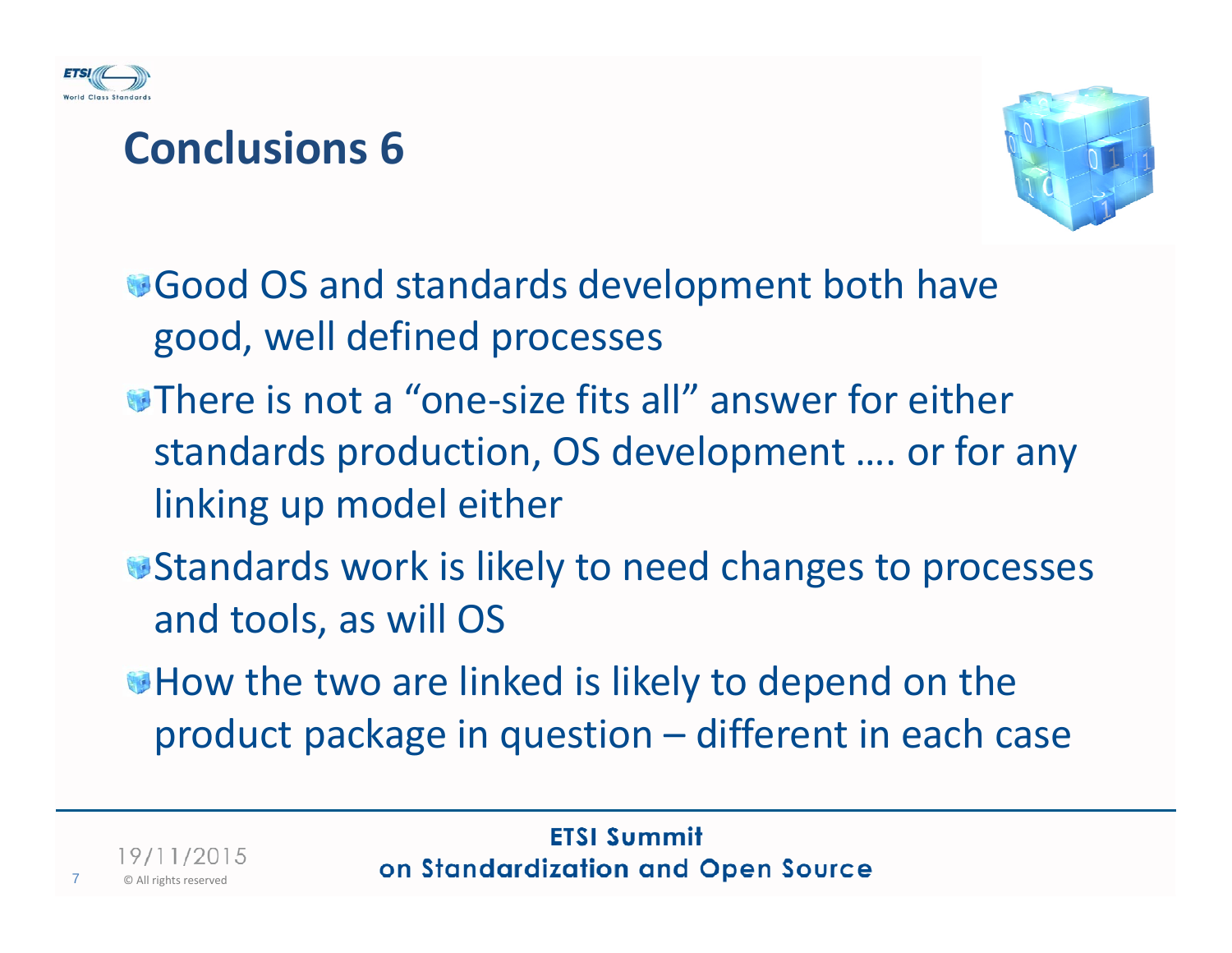

#### **And the future**



ETSI and SDOs need to continue to talk with OS bodies and communities

- To create real life cases that we can build cooperative packages that come to market
- We can then move forward, learn and refresh how we work